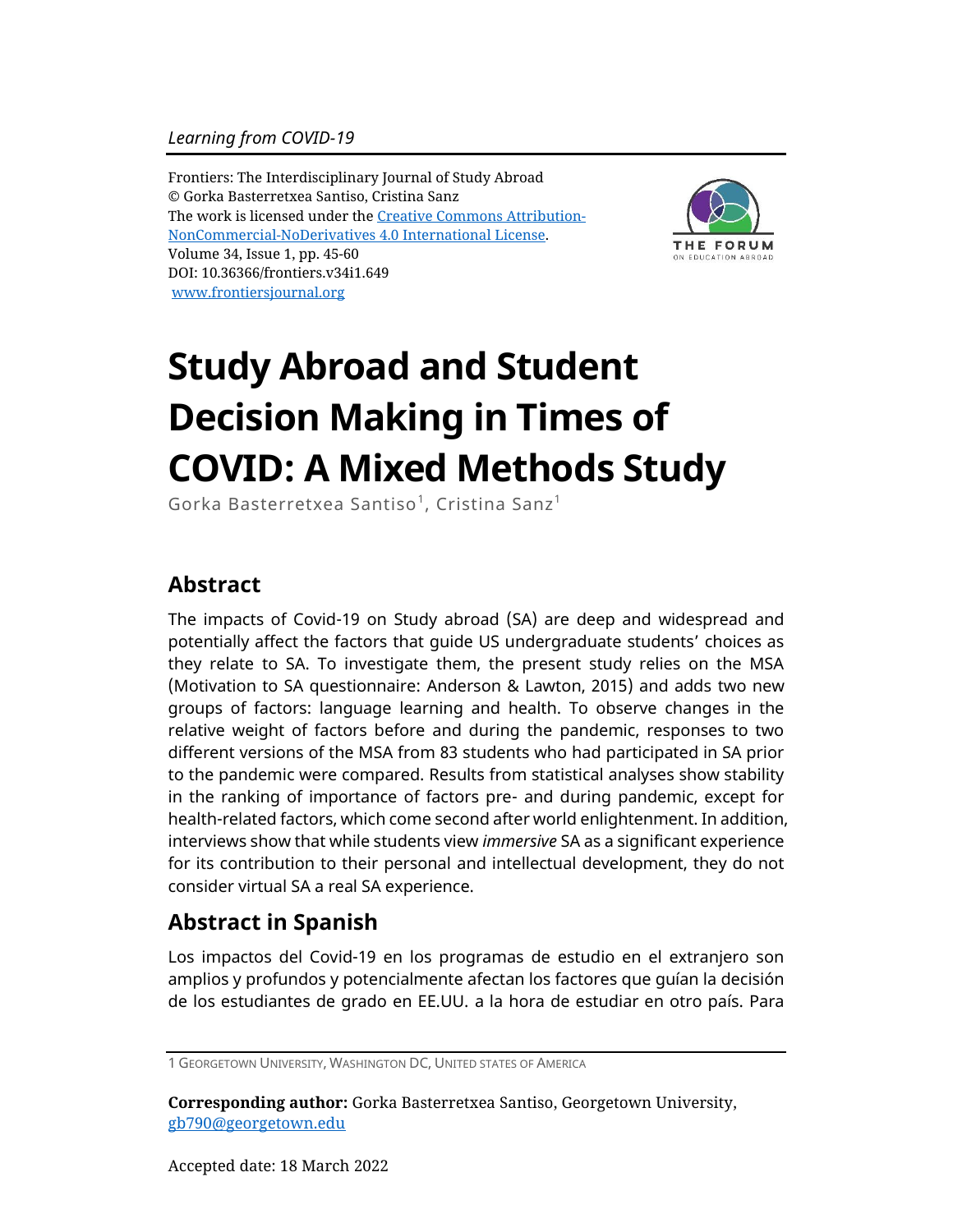poder investigarlo, el presente estudio utiliza el MSA (el cuestionario *Motivation to Study Abroad*: Anderson & Lawton, 2015) y añade dos nuevos grupos de factores: aprendizaje de lenguas y salud. Para observar cambios en la importancia relativa de los factores antes y durante la pandemia, se han comparado las respuestas a dos diferentes versiones del MSA de 83 estudiantes que estudiaron en el extranjero antes de la pandemia. Los resultados de los análisis estadísticos muestran estabilidad en el orden de importancia de los factores antes y durante la pandemia, con la excepción de los factores relacionados con la salud, que se encuentran en segundo lugar después de los factores relacionados con la formación global. Además, las entrevistas sugieren que mientras que los estudiantes consideran la inmersión en el extranjero como una experiencia importante para su desarrollo personal e intelectual, no consideran los programas virtuales como una experiencia real de aprendizaje en el extranjero.

### **Keywords:**

Pandemic, Study abroad, Factors in decision-making, Virtual, Immersive

### **Introduction**

With the advent of the Covid-19 pandemic in 2019, study abroad (SA) programs were disrupted or cancelled worldwide, including 93% of SA for the summer of 2020 (IIE, 2020). Beyond the immediate impact, the global crisis has had other longer lasting consequences (Dietrich, 2020; Mercado, 2020) which could potentially alter the factors that influence participation, with students prioritizing health and personal safety over SA experiences (Fischer, 2021a; Mok, Xiong, Ke & Cheung, 2020). Early on, the number of students participating in SA after the pandemic was expected to significantly decrease worldwide (Bilecen, 2020; Dennis, 2020; Mok et al., 2020), with some researchers expecting to see a complete removal of SA as part of the academic experience (Fischer, 2021a; Helms, 2020; Leask & Green, 2020; Mercado, 2020), although the advent of vaccines may change students' plans in a positive manner for SA (Gidick, 2021). We agree with Dietrich (2020) and Doscher's<sup>1</sup> view (cited in Fischer, 2021b) that we should use this time to better understand and improve SA practices, which

 $^1$  Stephanie Doscher is the director of global-learning initiatives at Florida International University.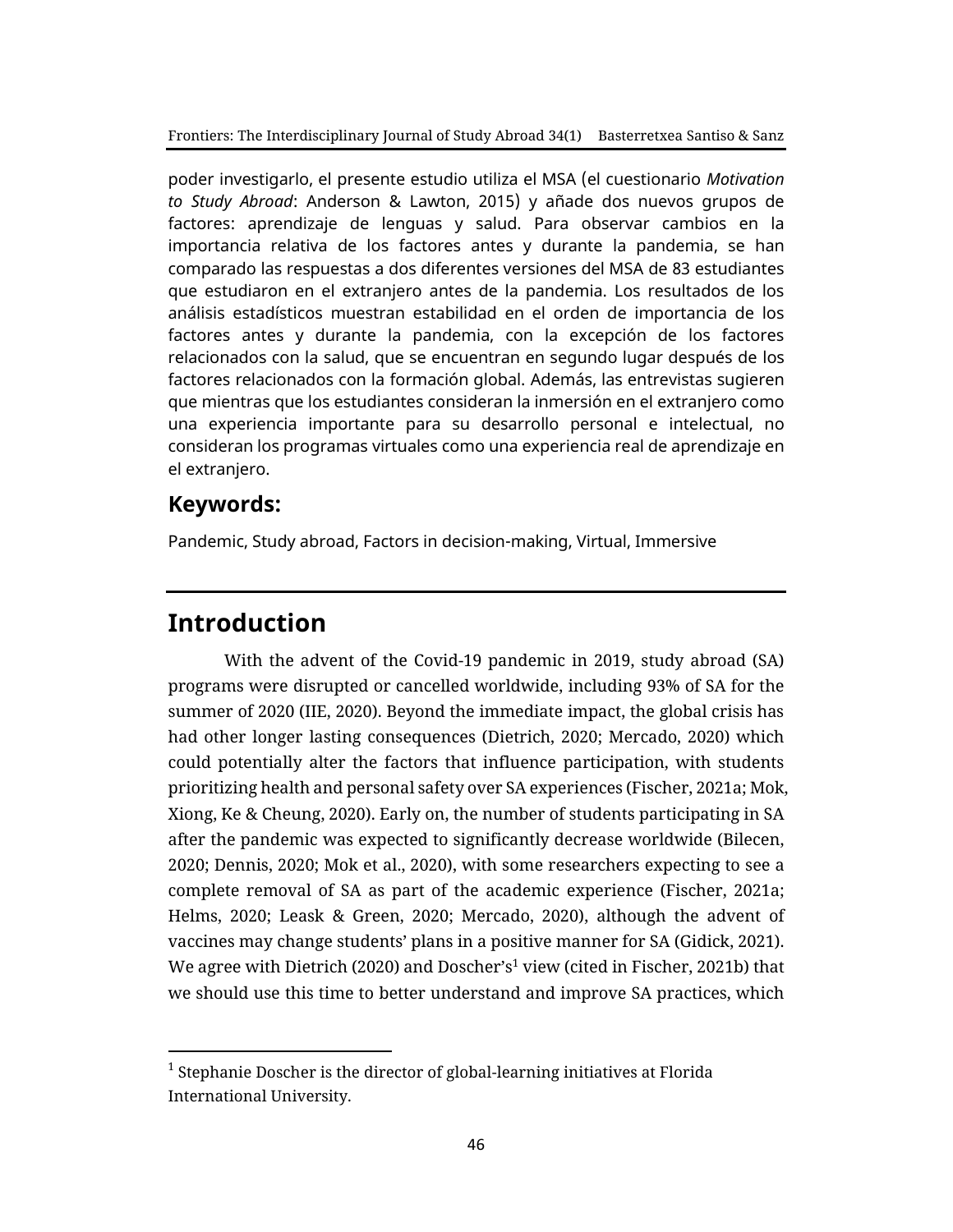will provide critical information and guidance to university administrators, policy makers, SA educators, and researchers alike.

### **Literature Review**

Scholars agree that the topic has received little attention and that more research is needed, especially given the disruption created by the Covid-19 pandemic in life in general and academic matters in particular (e.g., Anderson et al., 2015; Anderson & Lawton, 2015; Eder et al., 2010; Goldstein & Kim, 2006; Li et al., 2013; Oliveira & Soares, 2016; Salisbury et al., 2009; Stroud, 2010). The literature has identified a set of important factors students consider when deciding to (not) participate in SA. There are those related to education: program quality (e.g., Austin & Shen, 2016; Chao et al., 2017), university prestige (e.g., Cebolla-Boado et al., 2018; Eder et al., 2010), improvement of L2 skills (e.g., Allen, 2010; Goldstein & Kim, 2006) and professional development or intellectual growth (e.g., Bandyopadhyay & Bandyopadhyay, 2015; Oliveira & Soares, 2016). Additionally, there are factors related to interest in international, cultural and social experiences, including travel/adventure or tourist attractions (e.g., DeKeyser, 2014; de Jong et al., 2010; Nyaupane et al., 2011), experiencing other societies and cultures (e.g., Allen, 2010; Stroud, 2010), and personal growth (e.g, Anderson et al., 2015; Oliveira & Soares, 2016). Lastly, finances (e.g., de Jong et al., 2010; Oliveira & Soares, 2016), personality (e.g., Albert & Csizér, Forthcoming; Li et al., 2013; Ożańska-Ponikwia & Carlet, 2021), parental support (e.g., Austin & Shen, 2016), and ease of visa process (e.g., Eder et al., 2010) also play a role.

A major question yet to be answered is whether the number and weight of factors have changed in the wake of the global crisis. Amoah and Mok's (2020) and Pedersen et al. (2021) have revealed that students who were abroad when Covid-19 was declared a pandemic felt at risk, stressed, lonely; they missed experiences and worried about their families, and experienced the disruption of their academic progress. Recently found concerns may affect future SA programs as students focus on health and costs, with studies citing accessibility to healthcare and financial security as a major apprehension (Altbach & de Wit, 2020; Bilecen, 2020; Flaherty & Nasir, 2020; Mercado, 2020; Mok, 2020). Furthermore, given the high rates of infection, US students may face additional challenges including host countries not accepting US students or US institutions moving programs away from countries most affected by the pandemic (Fischer, 2021a, 2021b).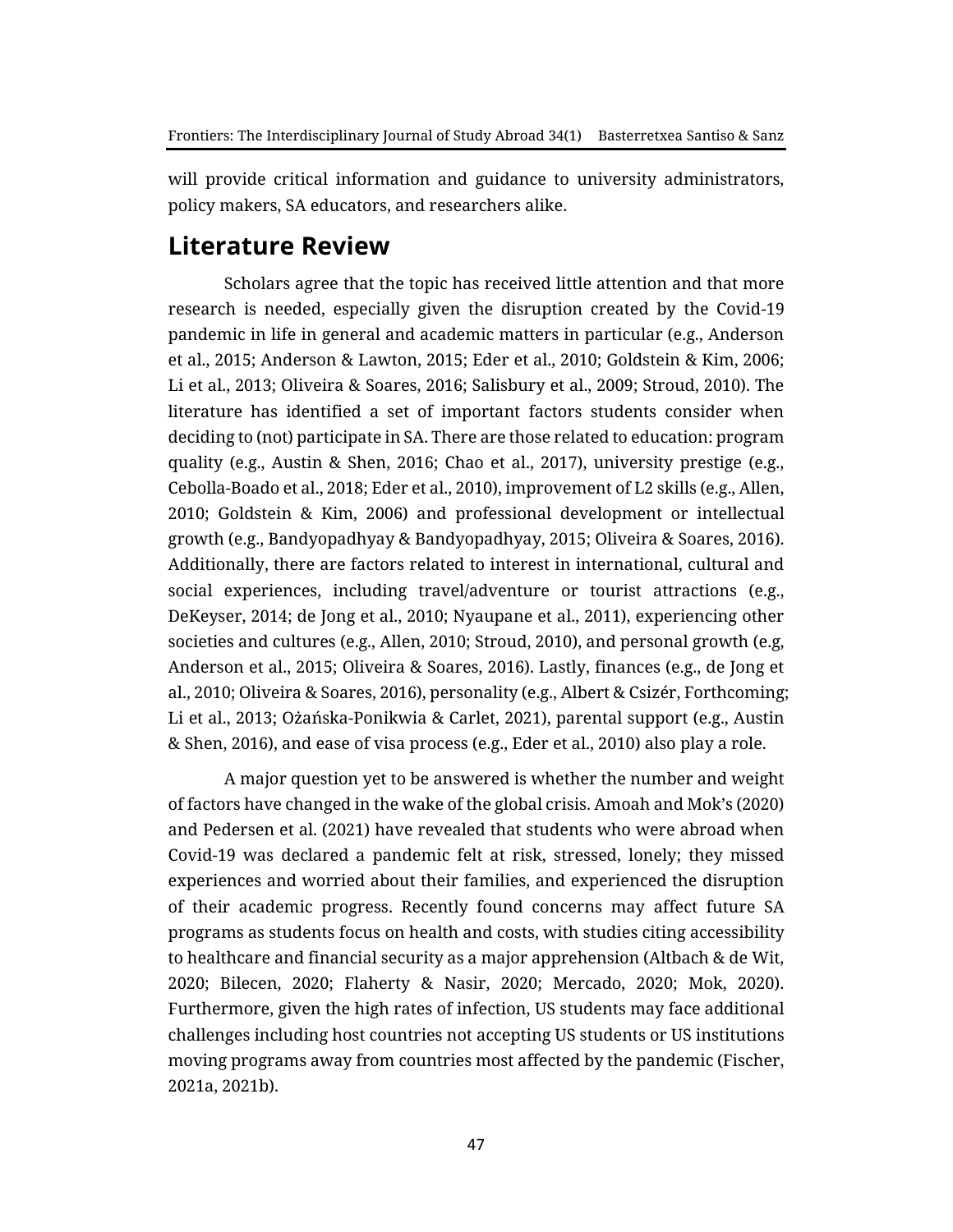For all involved in the SA community, it is critical to explore the decisionmaking process students are going through to better understand the future of SA programs. This is especially pertinent for academic advisors and program administrators who need to anticipate students' intentions while addressing their needs and concerns to ensure future interest in SA experiences (Austin & Shen, 2016; Bandyopadhyay & Bandyopadhyay, 2015; Li et al., 2013; Oliveira & Soares, 2016; Stroud, 2010). The pandemic's impact on student participation rates is uncertain, however, students are reportedly still interested in participating in SA (Fischer, 2021a, 2021b; Mercado, 2020; QS, 2020) even though a significant decrease in numbers is expected (Dennis, 2020; Mok et al., 2020). Some universities have implemented alternatives such as virtual SA to continue to engage students in the experiences not permitted by the global shut down (Fischer, 2020, 2021a). An argument has been made that SA no longer forms a central part of the college experience due to economic reasons $2$ ; additionally, students may prefer to spend a year on their home campus after more than a year of remote learning (Fischer, 2021a, 2021b) $^3$ . An important factor to note is the necessity to focus on the most vulnerable students who have been disproportionately affected by the pandemic. The ongoing financial crisis and instability stemming from the economic shut down has perpetuated the educational disparity for underrepresented students on college campuses. With only one out of three SA students identifying as part of a racial or ethnic minority (cf. Fischer, 2021a), we know that the effects of the crisis will be compounded for those minority students who may consider enriching their education by studying abroad (Bilecen, 2020; Fischer, 2021b).

In response to Dietrich's (2020) call to seize the moment to reshape and make SA more accessible, this project investigates quantitative changes in students' decision-making process prior to and during the pandemic with special attention to health factors, and qualitative views on SA, including virtual SA.

 $^2$  "A survey by the American College Health Association and the Healthy Minds Network found that two-thirds of college students reported that their financial situation had become more stressful since the coronavirus outbreak began" (Fischer, 2021b, p. 24).

<sup>3</sup> Another alternative to traditional SA programs might be domestic SA programs or study-away programs (Fischer, 2021b).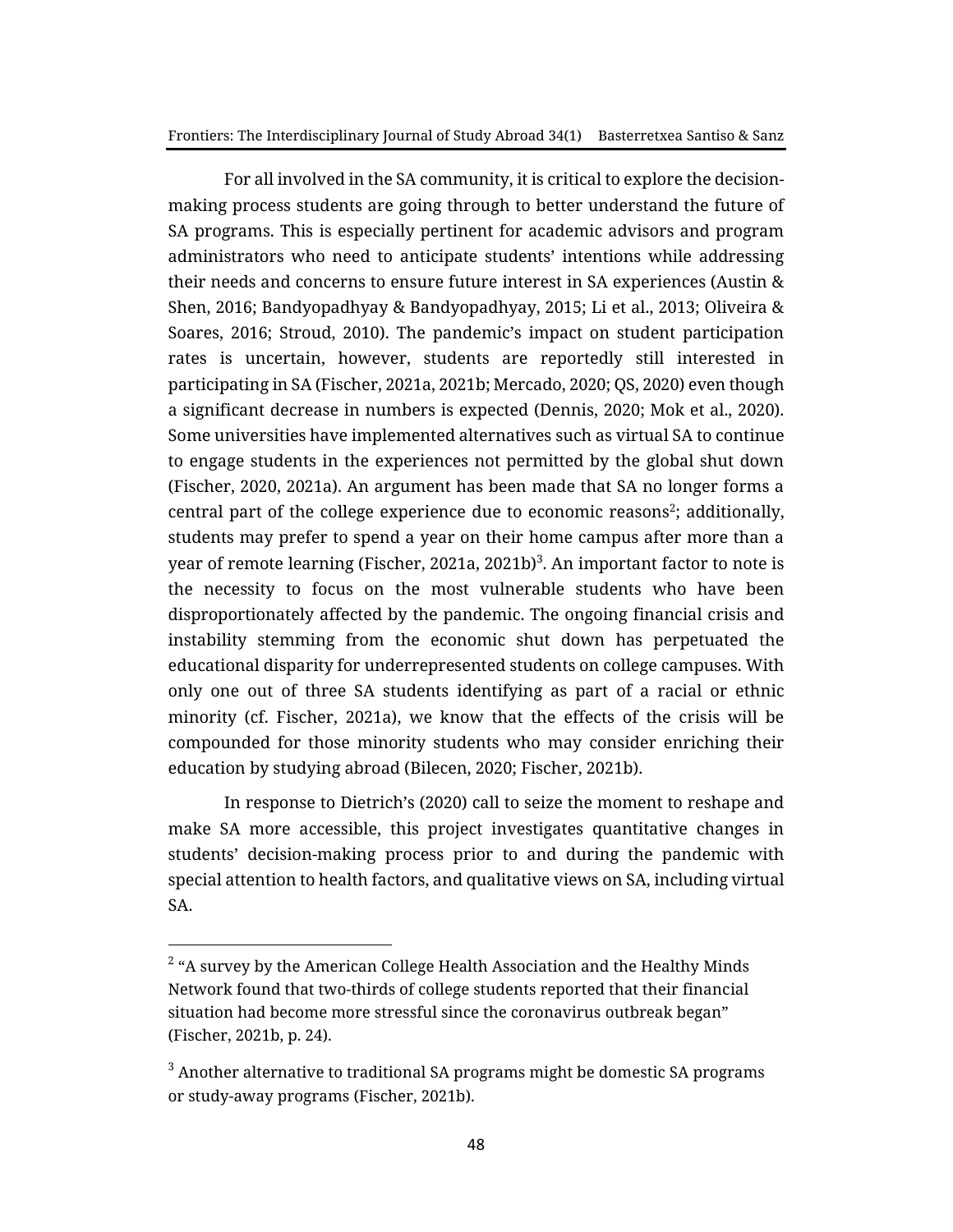### **Methodology**

The results reported in this paper are part of a larger ongoing study; here we focus on the subset of students who had participated in SA prior to the onset of the pandemic. A total of 108 students were recruited between March and April of 2021 through emails to faculty in foreign language departments, global education offices, as well as Facebook posts. After eliminating the handful of international students and students at public universities that had completed the survey, the final sample includes 83 participants (see Table 1).

The mixed methods design combines survey and interview data. The survey relies on the Motivation to Study Abroad (MSA) questionnaire (Anderson & Lawton, 2015), designed to elicit the main factors guiding US undergraduate students as they consider participating in SA. This instrument has several strengths: "[it] has face validity, has high statistical reliability, meets accepted criteria for reliability, and can be administered easily" (Anderson & Lawton, 2015, p. 61). The MSA consists of 23 diverse items that participants are asked to grade on a 5-point Likert-scale. The development of language skills is thought to be significant when deciding to participate in SA (e.g., Allen, 2010; Austin & Shen, 2016; Eder et al., 2010; Goldstein & Kim, 2006), and although well-argued counterevidence exists (e.g., DeKeyser, 2014; Shively, 2018), we added four additional language skill items (Appendix 1) not included in the original MSA. Finally, 7 items related to Covid-19 (Amoah & Mok, 2020; Flaherty & Nasir, 2020) (Appendix 2) were also randomly introduced in the MSA. A pre- and during-Covid versions of the MSA were created and administered through Qualtrics.

To evaluate potentially significant changes between pre- and postpandemic factors, and following Anderson & Lawton (2015), the study compared responses to career development, entertainment, language skills, health, personal growth, and world enlightenment questions. Participants were asked to complete a background questionnaire, based on de Jong et al. (2010), with new questions that elicited information on their linguistic, social and economic background.

To qualitatively explore their views on SA, including virtual SA, 17 participants from the initial sample took part in a 15-minute online interview with one of the researchers. Happy Scribe generated the transcripts which were later reviewed and coded in NVivo in preparation for a thematic analysis (Braun & Clarke, 2006).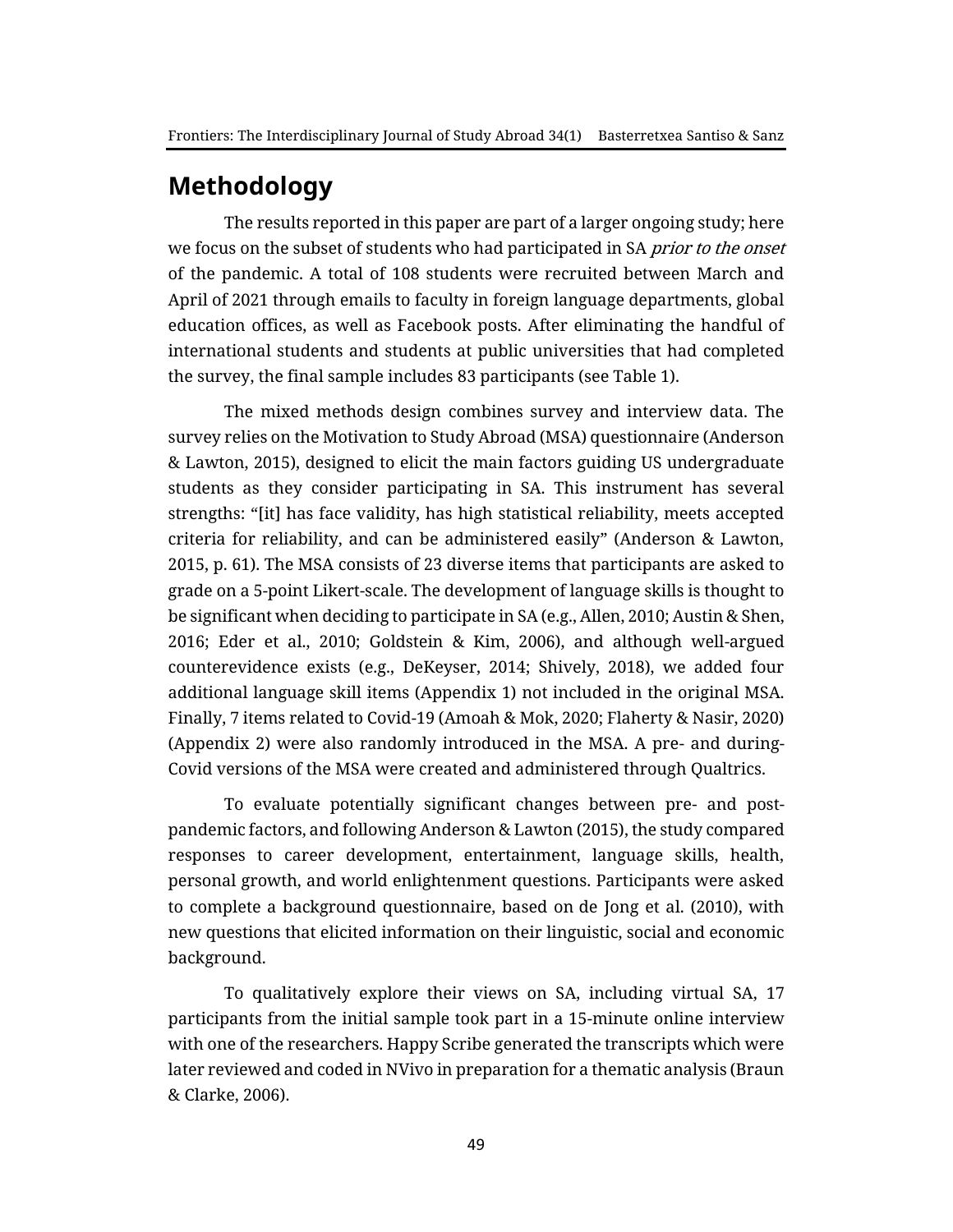#### **TABLE 1. PARTICIPANTS' DEMOGRAPHIC**

| Gender    |        | Race      |        | L1         |        | SA place |        | SA second<br>language |        | Federal Pell<br>Grant |        | Parents' SES <sup>4</sup> |        |
|-----------|--------|-----------|--------|------------|--------|----------|--------|-----------------------|--------|-----------------------|--------|---------------------------|--------|
| Feminine  | 72.28% | Asian     | 10.84% | English    | 87.95% | Africa   | 5.88%  | Yes                   | 61.79% | Yes                   | 14.45% | High                      | 85.54% |
|           |        | $Black -$ |        |            |        |          |        |                       |        |                       |        |                           |        |
| Masculine | 28.89% | African   | 7.22%  | Other      | 2.4%   | Asia     | 7.05%  | N <sub>o</sub>        | 35.95% | N <sub>o</sub>        | 85.54% | Middle                    | 12.04% |
|           |        | American  |        |            |        |          |        |                       |        |                       |        |                           |        |
| Nonbinary | 4.81%  | Hispanic  | 2.4%   | Native     | 9.63%  | Europe   | 60%    | NA                    | 2.24%  |                       |        | Low                       | 2.4%   |
|           |        | - Latino  |        | bilinguals |        |          |        |                       |        |                       |        |                           |        |
|           |        | White     | 71.08% |            |        | Latin    | 21.17% |                       |        |                       |        |                           |        |
|           |        |           |        |            |        | America  |        |                       |        |                       |        |                           |        |
|           |        | More      | 8.43%  |            |        | Oceania  | 5.88%  |                       |        |                       |        |                           |        |
|           |        | than one  |        |            |        |          |        |                       |        |                       |        |                           |        |
| Total     | 100%   | Total     | 100%   | Total      | 100%   | Total    | 100%   | Total                 | 100%   | Total                 | 100%   | Total                     | 100%   |

<sup>4</sup> We relied on data on a combination of parents' education and profession as indicators of SES.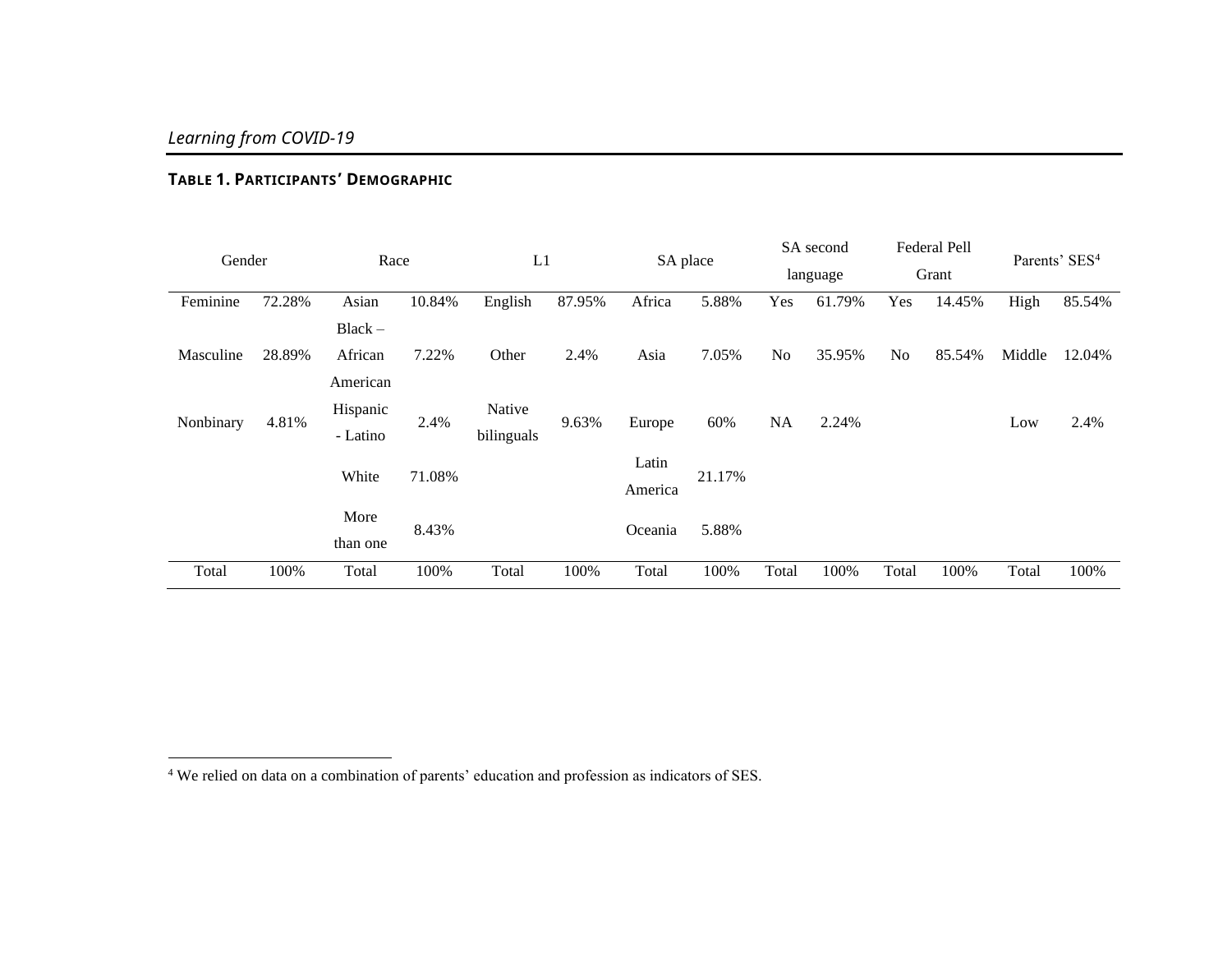# **Results and Discussion**

The first goal of this project was to capture potential quantitative changes in students' SA decision-making processes prior to and during the pandemic, with special attention to Health Factors. To contextualize our study, Figure 1 summarizes the results from the MSA in the 2015 study (Anderson et al., 2015), and Figure 2 summarizes our results from the same MSA questionnaire completed by students who had participated in SA programs prior to the onset of the pandemic, and who were asked to reflect on their decision-making process. Despite differences in the nature of the samples and a 6 years lapse, no significant changes in the weight of the factors guiding students' choices are observed.





The second goal was to investigate the effects of the Covid-19 pandemic on students' SA decision-making processes, which led to the addition of Health to the four factors already in the MSA. Following Allen (2010), Austin and Shen (2016), Eder et al. (2010), and Goldstein and Kim (2006) we also added Language Skills. Our sample of students, all of whom had participated in a SA program, considered the factors guiding their potential participation in their responses to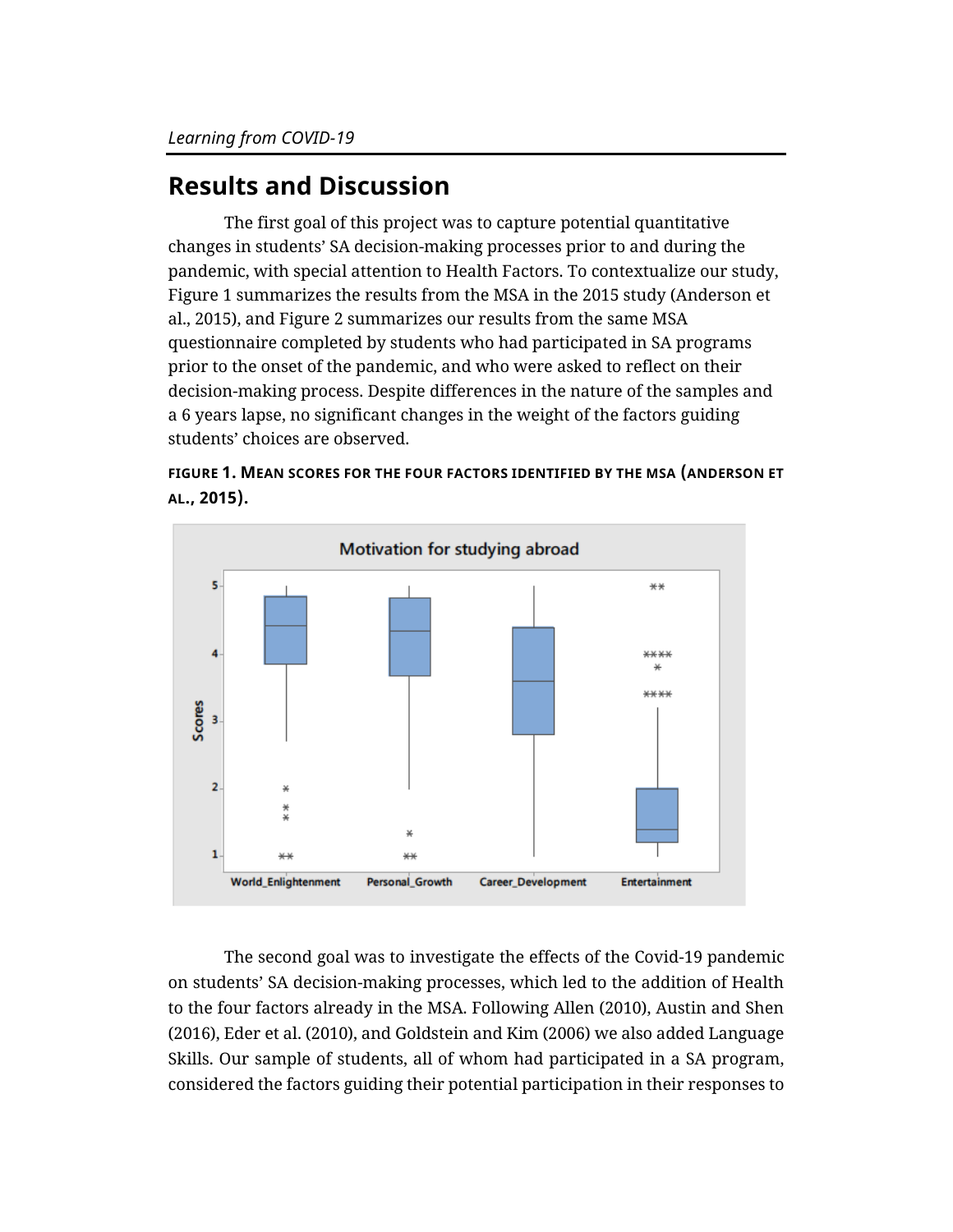the new version of the MSA. The boxplots below (Figure 3 and Figure 4) summarize the means. The mean scores in Figure 4 indicate that World Enlightenment, Health, and Personal Growth are the three factors with the highest means, with World Enlightenment as the most important factor (World Enlightenment mean =  $4.068$ , SD = 0.763, N = 83; Health mean =  $4.045$ , SD = 0.815,  $N = 83$ ; Personal Growth mean = 3.617, SD = 0.798,  $N = 83$ ). In contrast with what some scholars had anticipated (e.g., Altbach & de Wit, 2020; Bilecen, 2020; Flaherty & Nasir, 2020; Mercado, 2020; Mok, 2020), our results indicate that Health factors, while important, come second after World Enlightenment. However, a second position is still revealing, especially in contrast with prepandemic results, as none of the participants mentioned health related factors in their responses to an open-ended question at the onset of the study. Overall, and perhaps somewhat unexpectedly, the relative weight of the factors affecting students' decisions to participate in SA has not changed as a result of the pandemic; i.e., the order of factors pre- and during pandemic is the same as in Anderson et al. (2015). At a time when all aspects of life have been brutally impacted by a once-in-a-century health crisis, students who have experienced SA continue to rank World Enlightenment as the number one factor guiding their decision to SA, and Entertainment last.



**FIGURE 2. MEAN SCORES FOR THE FOUR FACTORS IDENTIFIED BY THE MSA IN THE PRESENT STUDY.**

In support of previous research that defends L2 development as an important factor in students' decision to study abroad (e.g., Allen, 2010; Austin & Shen, 2016; Eder et al., 2010; Goldstein & Kim, 2006), our results show that the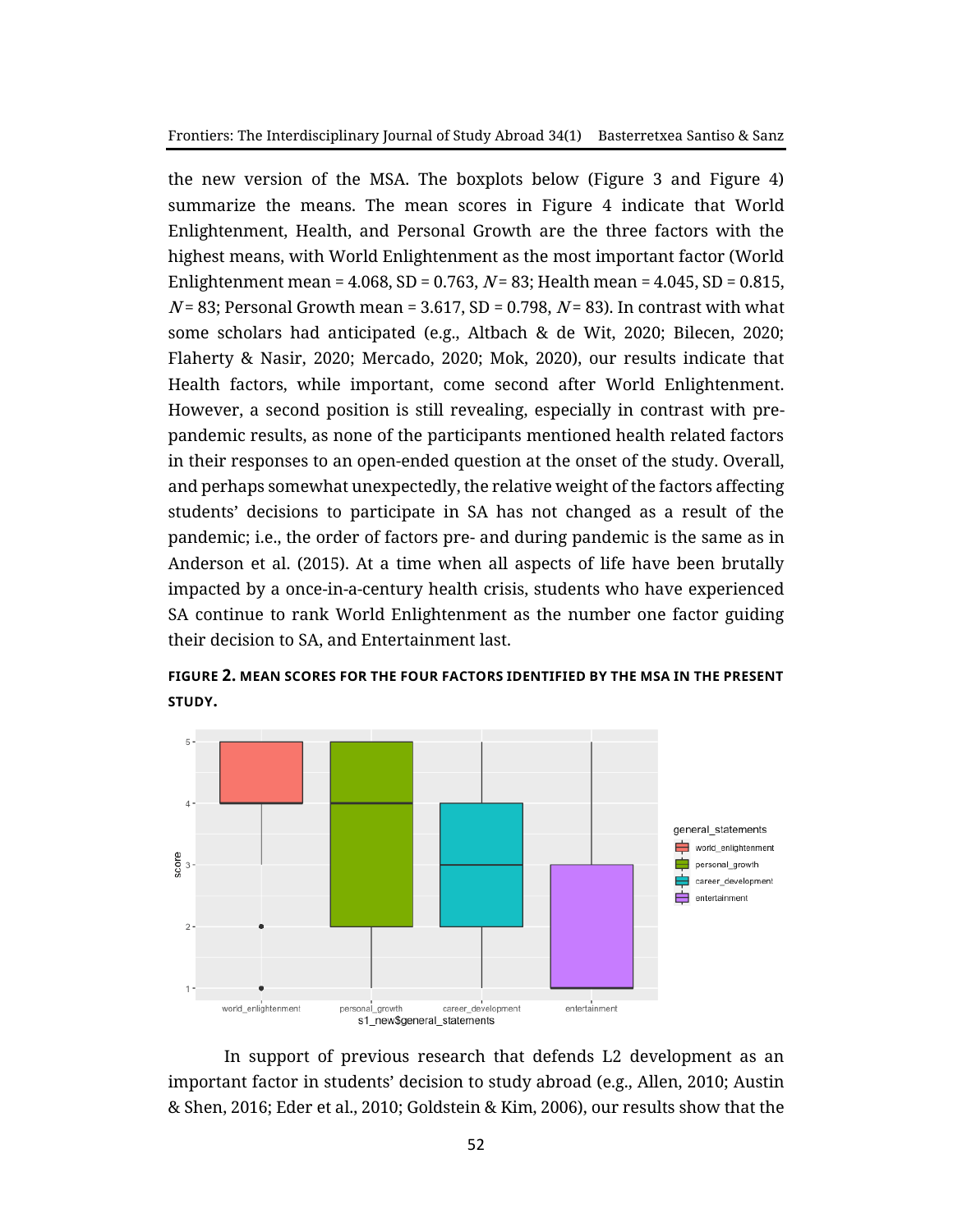development of Language Skills is a key component of SA and is appropriate to include it in the list of potential factors. This is specially the case for our sample, with an important number of participants who had joined a SA program precisely with the goal of developing an L2, as shown in Table 1. Albert & Csizér (forthcoming) shows there is a shared belief among students that immersion is the best manner in which to develop L2 skills.

**FIGURE 3. BOXPLOTS FOR FACTORS GUIDING PARTICIPATION IN SA PRIOR TO THE PANDEMIC**



**FIGURE 4. BOXPLOTS FOR FACTORS GUIDING PARTICIPATION IN SA DURING THE PANDEMIC**

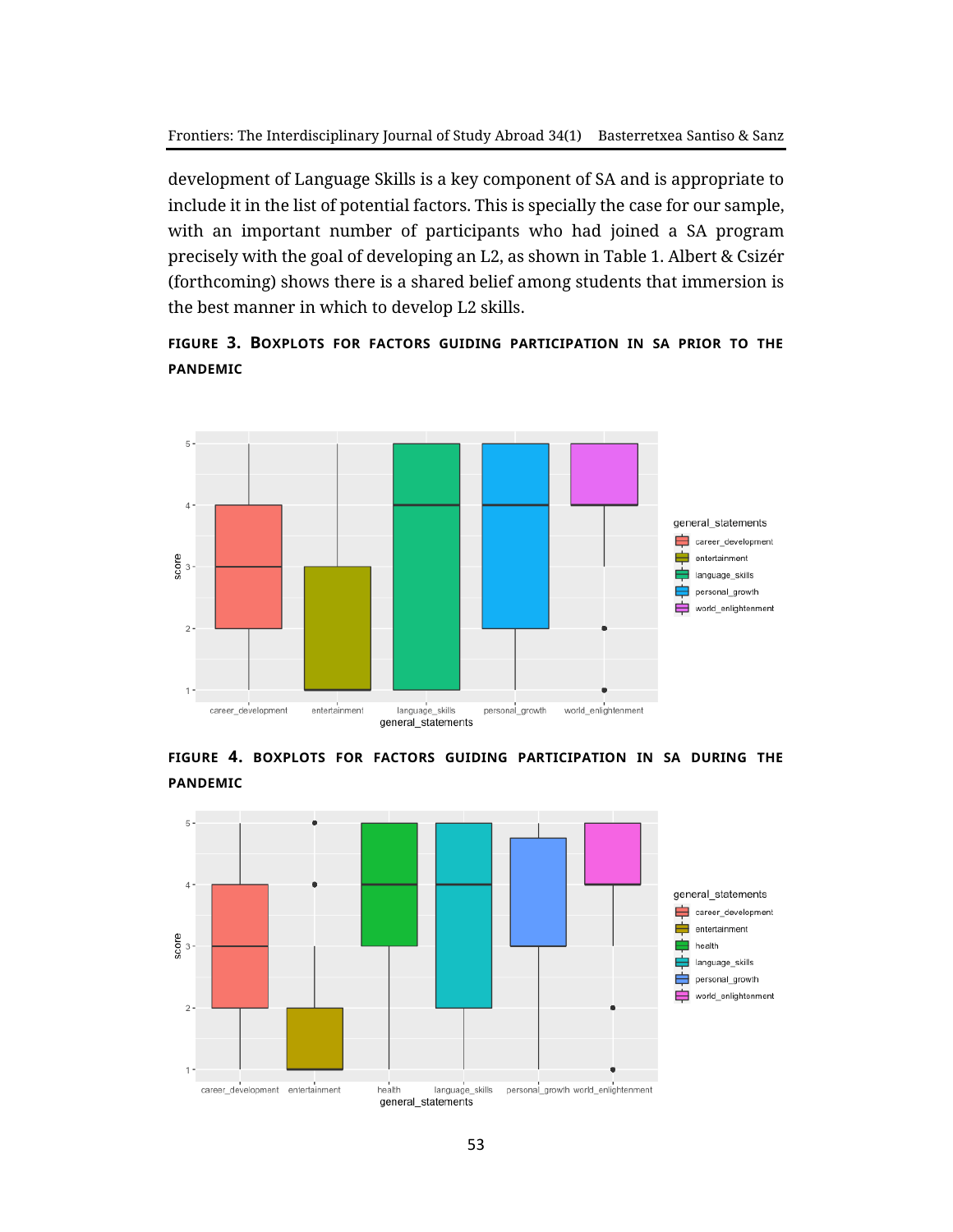We proceeded to statistically compare responses to the two versions of the MSA questionnaire, designed to elicit the relative weight of the factors guiding the students' decision-making process on SA –decisions made prior to and during the pandemic.

|                   | t        | df | $\overline{p}$ | 95% CI          | Effect size |  |
|-------------------|----------|----|----------------|-----------------|-------------|--|
|                   |          |    |                |                 |             |  |
| Career            |          |    |                |                 |             |  |
| Development Pre - | 2.44     | 82 | 0.016          | 0.195, 1.924    | 0.192       |  |
| During            |          |    |                |                 |             |  |
| Entertainment Pre | $-1.831$ | 82 | 0.07           | $-1.558, 0.064$ | 0.179       |  |
| - During          |          |    |                |                 |             |  |
| Lg skills Pre -   |          | 82 |                |                 | 0.068       |  |
| During            | 1.434    |    | 0.155          | $-0.167, 1.035$ |             |  |
| Personal growth   |          |    |                |                 | 0.182       |  |
| Pre - During      | 1.715    | 82 | 0.09           | $-0.144, 1.951$ |             |  |
| World             |          |    |                |                 |             |  |
| enlightenment Pre | $-1.751$ | 82 | 0.083          | $-1.415, 0.09$  | 0.13        |  |
| - During          |          |    |                |                 |             |  |

| TABLE 2. PAIRED T- <i>TEST</i> : FACTORS PRIOR TO AND DURING THE PANDEMIC |  |
|---------------------------------------------------------------------------|--|
|---------------------------------------------------------------------------|--|

With the exception of Career Development, the  $t$ -tests comparing responses prior to and during the pandemic to each of the four factors from the MSA plus Language Skills show no significant differences. Table 2 summarizes the outcomes of the paired *t*-tests. Cohen's  $d$  indicates a very small effect $^5$  size ( $d$  $= 0.192^6$ ), but it is nevertheless interesting to note the statistically significant increase in the consideration of Career Development as a factor during the pandemic (pre-pandemic mean = 13.445, SD = 5.039,  $N$  = 83; @pandemic mean = 14.506, SD = 5.939,  $N = 83$ ) illustrated in Figure 5. The 95% CI for the difference between before and during the pandemic indicated a statistical difference [0.195, 1.924] since it does not cross zero.

<sup>5</sup> We follow Oswald & Plonsky's (2010) to interpret Cohen's *d* values.

<sup>6</sup> We relied on the average of the two SD values as standardizer to calculate Cohen's *d*.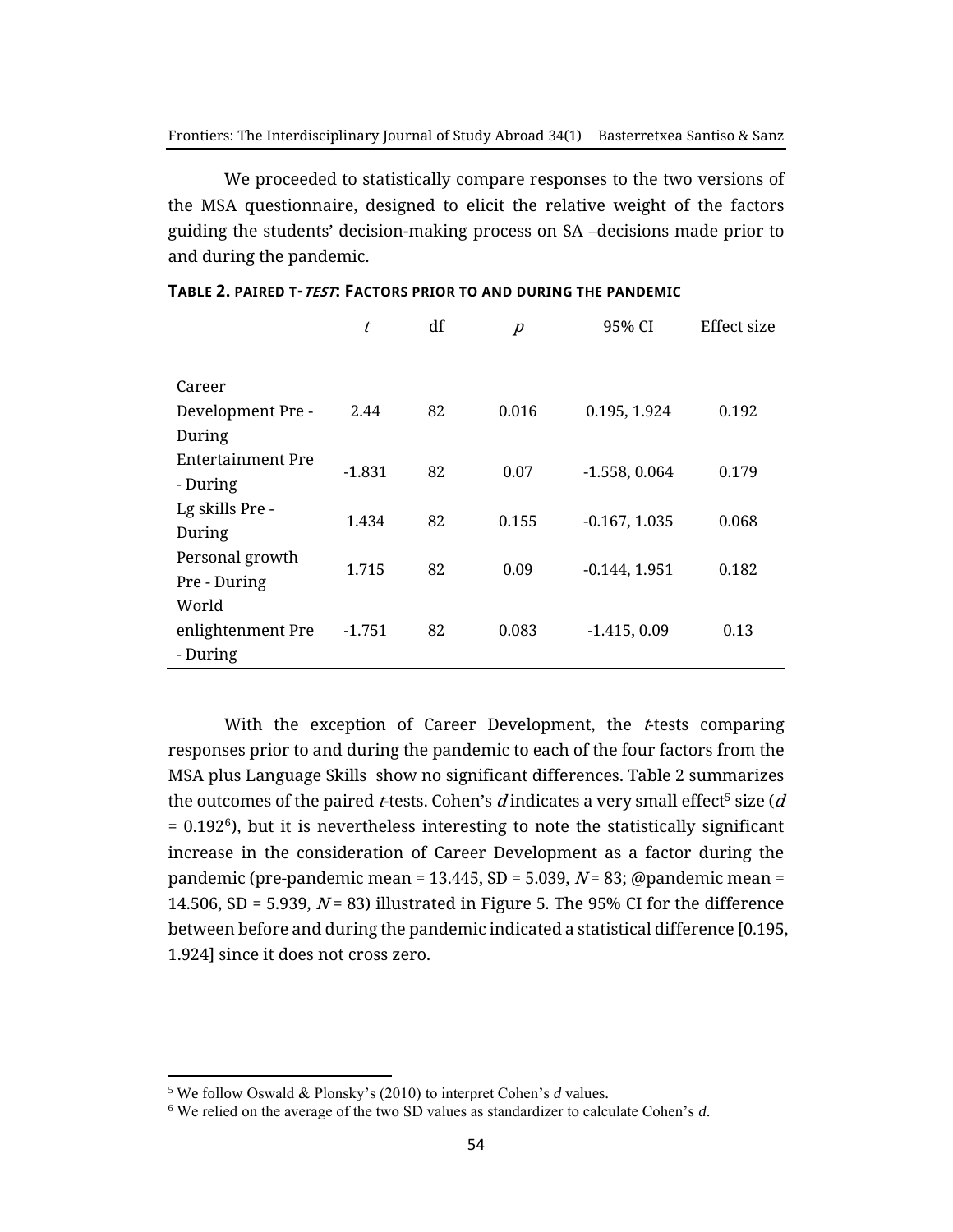

**FIGURE 5. BOXPLOTS FOR CAREER DEVELOPMENT FACTORS**

A possible explanation for this difference may lie in that the majority of participants were seniors who felt the anxiety of the spring semester job hunting. Additionally, the economic instability that followed the health crisis may have contributed to an increase in students' awareness of the affordances that SA provides in a tough job market.

A third and final goal of this project was to capture qualitative views of SA, with a focus on immersive and virtual SA experiences. Three codes emerged for the thematic analysis of the interviews: benefits of immersive SA, virtual SA, and virtual SA as an alternative. Reflecting on the formative and academic contributions of their own SA experience, participants' comments underscored the high level of impact of the SA experience on their personal growth, independence, and worldview, for example:  $I$  gained a lot of ability to solve problems on my own or I developed a lot of my perspectives on like social and also global justice. Academically, improvement of language skills  $I$  think  $[I]$ really furthered my language skills and my confidence in language skills was the most repeated theme.

Unanimously, participants did not view virtual SA as SA, as they expressed in the following *don't think that's a study abroad without going to a* place, and it would be essentially the same as like the university education that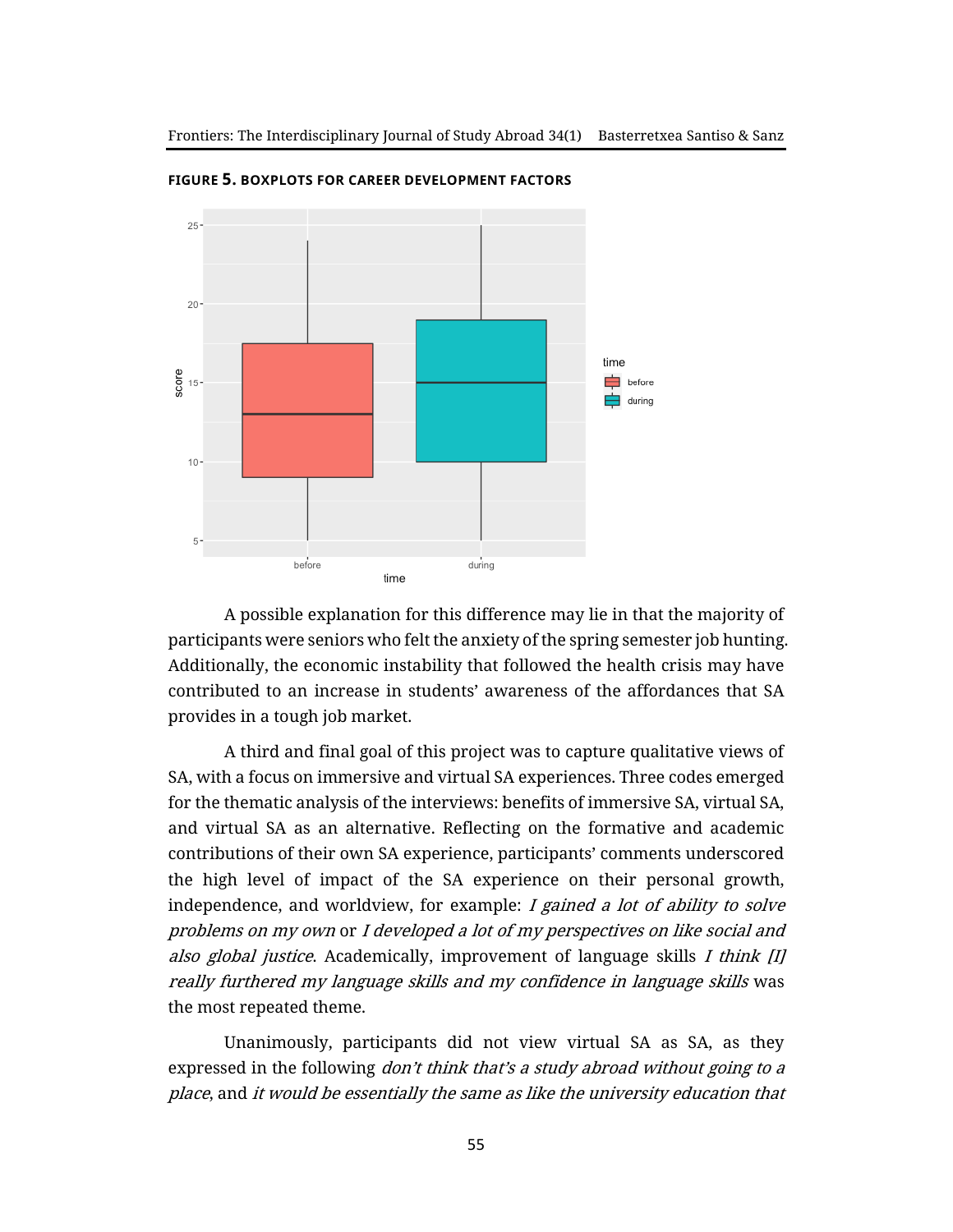I'm doing now, but maybe in a different language. Although a minority expressed some positive feelings towards it, perhaps due to its novelty, I think that would be cool, most students rejected the idea of participating in a virtual SA for the whole point of a SA experience [being] immersion. Indeed, participants do not consider virtual SA or even in country SA as an acceptable alternative to in person SA in a foreign country: you can't study abroad at home, or I can see how it would expand my college experience, but I don't think I would consider it studying abroad necessarily. Interestingly, though, there were also participants who expressed a positive opinion once a clear separation is stablished between SA and the experience of completing *online* coursework at a host institution. For instance: I think that it could be a good idea. I don't think it should be called that.

### **Conclusion**

The present study investigated potential changes to the factors that influence students in their decision to participate in SA programs as a result of the pandemic looking at responses from students who had participated in SA programs prior to the health crisis. Participants responded to the MSA questionnaire (Anderson & Lawton, 2015) on the factors they considered in their decision process pre-pandemic as well as the potential process they would follow if SA programs were to reopen. With the exception of career development, which has grown in importance, neither time alone–the 6 years between Anderson & Lawton's (2015) study and ours–nor the pandemic have significantly altered the weight of the *original* factors identified by Anderson and Lawton (2015) and Anderson et al. (2015). However, Covid-19 has made students much more aware of the importance of health-related factors, which are now a top consideration in guiding SA decisions, second only to world enlightenment. Students continue to value SA as a formative experience that contributes to their personal and academic development, but not all SA experiences are equally valued: only an in-person, immersive experience abroad fits the definition of SA. Students do, however, appreciate the newly discovered contributions that virtual academic exchanges and collaborations add to the academic experience. All in all, then, we have good news to report to those interested in a healthy future for SA.

We conducted the study fully online during the third wave of US infections. Collecting data during the pandemic when our campus and many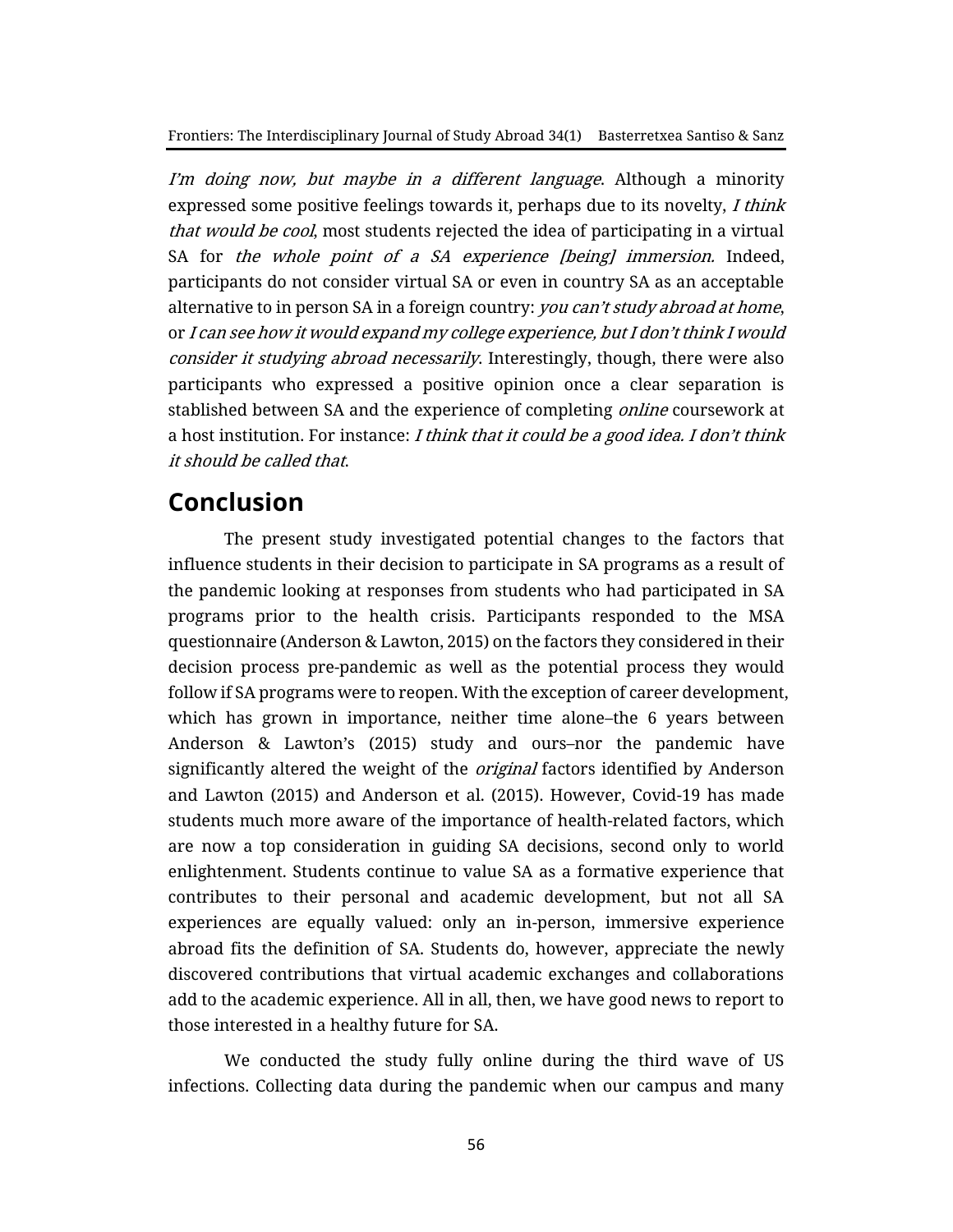others were closed was a rather frustrating task. We worked hard to facilitate the dissemination of the survey and found support among our colleagues, but our own students, their students too, could not spend ten extra minutes in front of the screen. We plan to continue this line of research and increase the number of participants so that we can conduct more robust statistical analyses, and to include students who have not yet participated in SA. In addition, since the majority of our participants are white and female (similar to the majority of SA participants, Fischer, 2021b), we plan to focus our attention on underrepresented students, including ethnic and racial minorities, first generation college students and Pell grant recipients.

### **Acknowledgments**

Our thanks to Gregory Spear from the Georgetown University's Office of Global Education, Pieter de Jong, and Drew Allen and Lu Hao from Georgetown University's DOAS for access to key data.

### **References**

- Albert, A., & Csizér, K. (Forthcoming). Individual variables in study abroad contexts: Concepts and measurements. In C., Pérez-Vidal & C. Sanz (Eds.), Methods in Study Abroad Research: Past, Present and Future. Amsterdam: John Benjamins.
- Allen, H. W. (2010). Language-learning motivation during short-term study abroad: An activity theory perspective. Foreign Language Annals, 43, 27-49. <https://doi.org/10.1111/j.1944-9720.2010.01058.x>
- Altbach, P., & de Wit, H. (2020, April 4). Post pandemic outlook for HE is bleakest for the poorest. University World News, The Global Window on Higher Education. <https://www.universityworldnews.com/post.php?story=20200402152914362>
- Amoah, P., & Mok, K. H. (2020, December 7). The Covid-19 pandemic and internationalization of higher education: International students' knowledge, experiences and wellbeing. Emerald Publishing. [https://www.emeraldgrouppublishing.com/opinion-and-blog/covid-19-pandemic](https://www.emeraldgrouppublishing.com/opinion-and-blog/covid-19-pandemic-and-internationalisation-higher-education-international-students)[and-internationalisation-higher-education-international-students](https://www.emeraldgrouppublishing.com/opinion-and-blog/covid-19-pandemic-and-internationalisation-higher-education-international-students)
- Anderson, P. H., Hubbard, A., Lawton, L. (2015). Student Motivation to Study Abroad and Their Intercultural Development. Frontiers: The Interdisciplinary Journal of Study Abroad, 26(1), 39-52.<https://doi.org/10.36366/frontiers.v26i1.354>
- Anderson, P. H., & Lawton, L. (2015). The MSA: An Instrument for Measuring Motivation to Study Abroad. Frontiers: The Interdisciplinary Journal of Study Abroad, 26(1), 52- 67[. https://doi.org/10.36366/frontiers.v26i1.357](https://doi.org/10.36366/frontiers.v26i1.357)
- Austin, L., & Shen, L. (2016). Factors influencing Chinese students' decisions to study in the United States. Journal of International Students, 6(3), 722-732. <https://doi.org/10.32674/jis.v6i3.353>
- Bandyopadhyay, S., & Bandyopadhyay, K. (2015). Factors Influencing Student Participation in College Study Abroad Programs. Journal of International Education Research, 11(2), 87-94[. https://doi.org/10.19030/jier.v11i2.9189](https://doi.org/10.19030/jier.v11i2.9189)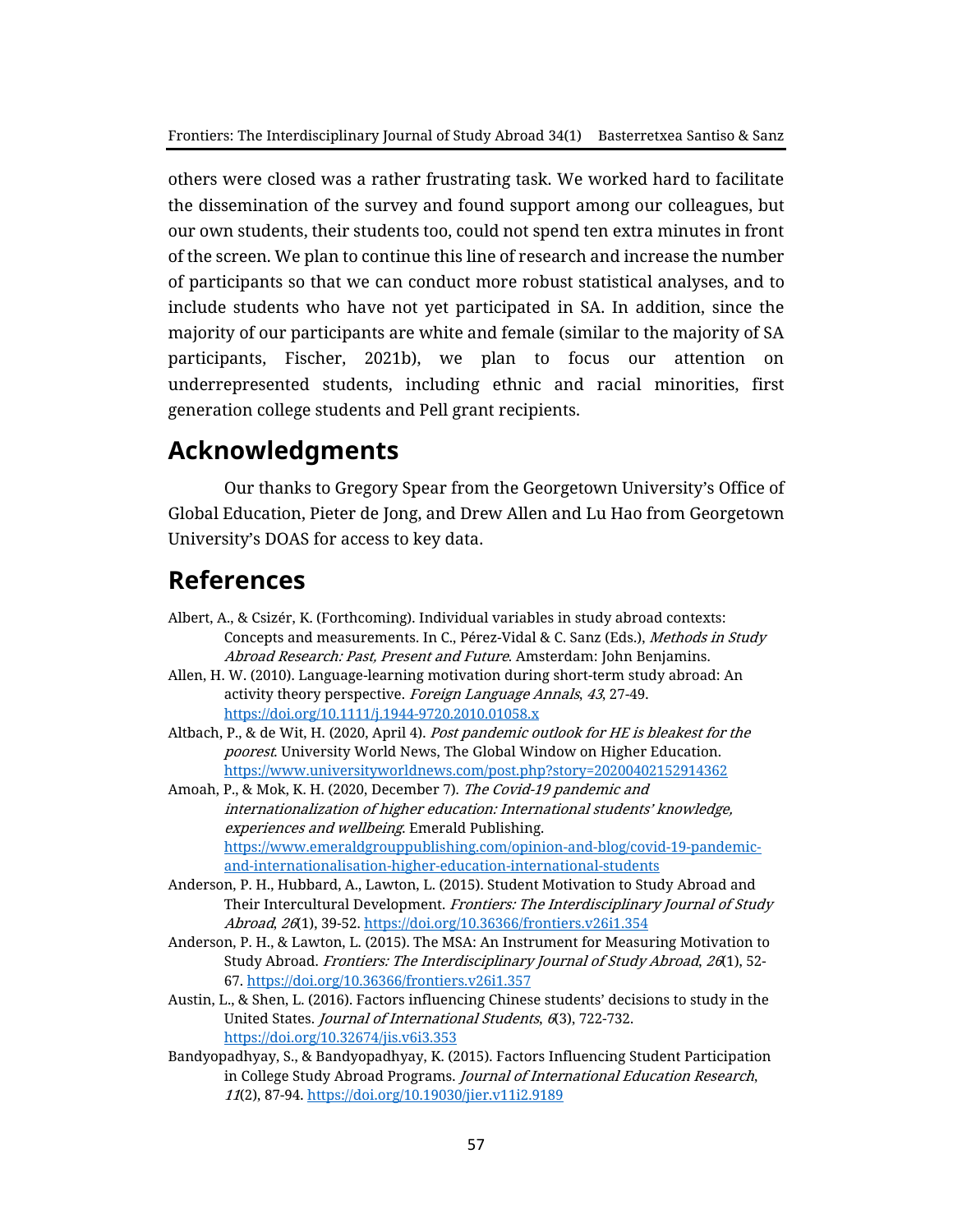- Bilecen, B. (2020). Commentary: COVID-19 Pandemic and Higher Education: International Mobility and Students' Social Protection. International Migration, 58(4), 263-266. <https://doi.org/10.1111/imig.12749>
- Braun, V., & Clarke, V. (2006). Using thematic analysis in psychology. *Qualitative Research in* Psychology, 3(2), 77-101.<http://dx.doi.org/10.1191/1478088706qp063oa>
- Cebolla-Boado, H., Hu, Y., & Soysal, Y. N. (2018). Why study abroad? Sorting of Chinese students across British universities. British Journal of Sociology of Education, 39(3), 365-380[. https://doi.org/10.1080/01425692.2017.1349649](https://doi.org/10.1080/01425692.2017.1349649)
- Chao, C. N., Hegarty, N., Angelidis, J., & Lu, V. F. (2017). Chinese students' motivations for studying in the United States. Journal of International Students, 7(2), 257-269. <https://doi.org/10.32674/jis.v7i2.380>
- De Jong, P., Schnusenberg, O., & Goel, L. (2010). Marketing Study Abroad Programs Effectively: What do American Business Students Think? Journal of International Education in Business, 3(1/2), 34-52[. https://doi.org/10.1108/18363261011106876](https://doi.org/10.1108/18363261011106876)
- DeKeyser, R. M. (2014). Research on language development during study abroad: Methodological considerations and future perspectives. In C. Pérez-Vidal (Ed.), Language acquisition in study abroad and formal instruction contexts (pp. 313-327). Amsterdam/Philadelphia: John Benjamins.<https://doi.org/10.1075/aals.13>
- Dennis, M. J. (2020). COVID-19 will accelerate the decline in international student enrollment. Recruiting & Retaining Adult Learners, 22, 1-7. <https://doi.org/10.3390/languages6010006>
- Dietrich, A. J. (2020). Charting a Path Forward for Education Abroad Research. Frontiers: The Interdisciplinary Journal of Study Abroad, 32(2), 1-11. <https://doi.org/10.36366/frontiers.v32i2.465>
- Eder, J., Smith, W. W., & Pitts, R. E. (2010). Exploring factors influencing student study abroad decision choice. Journal of Teaching in Travel and Tourism, 10(3), 232-250. <https://doi.org/10.1080/15313220.2010.503534>
- Fischer, K. (2020, May 22). To Keep International Students During the Pandemic, Colleges Get Creative. The Chronicle of Higher Education. [https://www.chronicle.com/article/to-keep-international-students-during-the](https://www.chronicle.com/article/to-keep-international-students-during-the-pandemic-colleges-get-creative?cid2=gen_login_refresh&cid=gen_sign_in)[pandemic-colleges-get-creative?cid2=gen\\_login\\_refresh&cid=gen\\_sign\\_in](https://www.chronicle.com/article/to-keep-international-students-during-the-pandemic-colleges-get-creative?cid2=gen_login_refresh&cid=gen_sign_in)
- Fischer, K. (2021a, April 1). The Year Without Study Abroad. Covid-19 could lead to lasting change in international learning. The Chronicle of Higher Education. <https://www.chronicle.com/article/the-year-without-study-abroad>
- Fischer, K. (2021b). Today's Global Campus: Strategies for reviving international enrollments and study abroad. The Chronicle of Higher Education.
- Flaherty, G. T., & Nasir, N. (2020). Reiseangst: travel anxiety and psychological resilience during and beyond the COVID-19 pandemic. Journal of travel medicine, 1-2. <https://doi.org/10.1093/jtm/taaa150>
- Gidick, K. (2021, July 30). College students weigh risks and rewards of studying abroad in pandemic era. The Washington Post. [https://www.washingtonpost.com/local/education/study-abroad-programs](https://www.washingtonpost.com/local/education/study-abroad-programs-covid/2021/07/30/5843a6f0-ee1e-11eb-81d2-ffae0f931b8f_story.html)[covid/2021/07/30/5843a6f0-ee1e-11eb-81d2-ffae0f931b8f\\_story.html](https://www.washingtonpost.com/local/education/study-abroad-programs-covid/2021/07/30/5843a6f0-ee1e-11eb-81d2-ffae0f931b8f_story.html)
- Goldstein, S. B., & Kim, R. I. (2006). Predictors of U.S. College Students' Participation in Study Abroad Programs: A Longitudinal Study. International Journal of Intercultural Relations, 30(4), 507-521.<https://doi.org/10.1016/j.ijintrel.2005.10.001>
- Helms, R. M. (2020, March 4). Can internationalization survive coronavirus? You need to see my data. Higher Education Today. [https://www.higheredtoday.org/2020/03/04/can](https://www.higheredtoday.org/2020/03/04/can-internationalization-survive-coronavirus-need-see-data/)[internationalization-survive-coronavirus-need-see-data/](https://www.higheredtoday.org/2020/03/04/can-internationalization-survive-coronavirus-need-see-data/)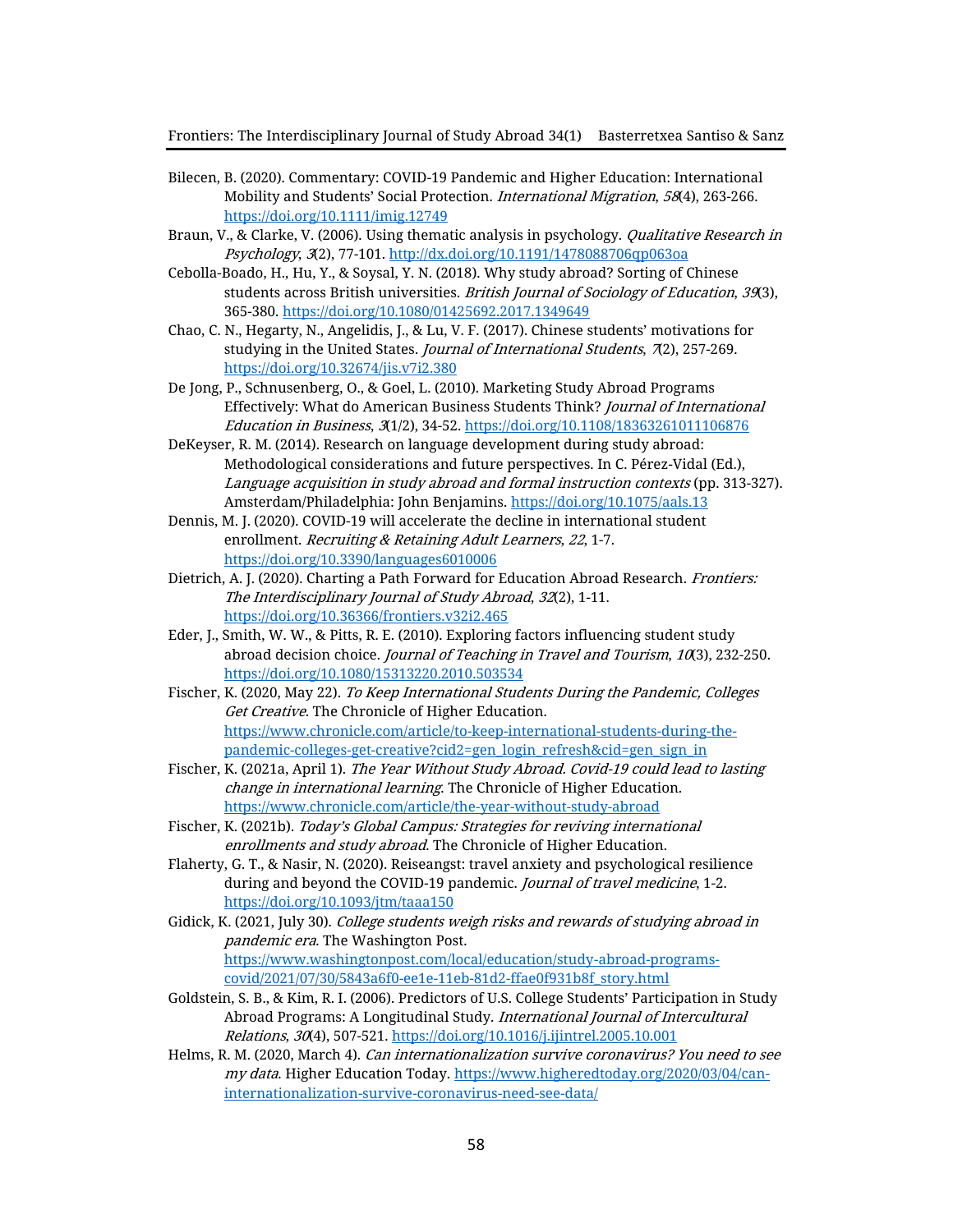- IIE, Institute of International Education. (2020). Internationalizing the Campus at Home. [https://www.iie.org/en/Research-and-Insights/Publications/Internationalizing-the-](https://www.iie.org/en/Research-and-Insights/Publications/Internationalizing-the-Campus-at-Home)[Campus-at-Home](https://www.iie.org/en/Research-and-Insights/Publications/Internationalizing-the-Campus-at-Home)
- Leask, B., & Green, W. (2020, May 2). Is the pandemic a watershed for internationalization? University World News, The Global Window on Higher Education. <https://www.universityworldnews.com/post.php?story=20200501141641136>
- Li, M., Olson, J. E., & Frieze, I. H. (2013). Students' Study Abroad Plans: The Influence of Motivational and Personality Factors. Frontiers: The Interdisciplinary Journal of Study Abroad, 23, 73-89[. https://doi.org/10.36366/frontiers.v23i1.330](https://doi.org/10.36366/frontiers.v23i1.330)
- Mercado, S. (2020, June 11). International student mobility and the impact of the pandemic. BizEd: AACSB International. [https://bized.aacsb.edu/articles/2020/june/covid-19-and](https://bized.aacsb.edu/articles/2020/june/covid-19-and-the-future-of-international-student-mobility)[the-future-of-international-student-mobility](https://bized.aacsb.edu/articles/2020/june/covid-19-and-the-future-of-international-student-mobility)
- Mok, K. H. (2020, July 4). Will Chinese students want to study abroad post-COVID-19? University World News, The Global Window on Higher Education. <https://www.universityworldnews.com/post.php?story=20200703155021111>
- Mok, K. H., Xiong, W., Ke, G., & Cheung, J. O. W. (2020). Impact of COVID-19 Pandemic on International Higher Education and Student Mobility: Student Perspectives from Mainland China and Hong Kong. International Journal of Educational Research, 105, 1-11.<https://doi.org/10.1016/j.ijer.2020.101718>
- Nyaupane, G. P., Paris, C. M., & Teye, V. (2011). Study abroad motivations, destination selection and pre-trip attitude formation. International Journal of Tourism Research, 13(3), 205-217.<https://doi.org/10.1002/jtr.811>
- Oliveira, D. B., & Soares, A. M. (2016). Studying abroad: Developing a model for the decision process of international students. Journal of Higher Education Policy and Management, 38(2), 126-139[. https://doi.org/10.1080/1360080X.2016.1150234](https://doi.org/10.1080/1360080X.2016.1150234)
- Oswald, F. L., & Plonsky, L. (2010). Meta-analysis in second language research: Choices and challenges. Annual Review of Applied Linguistics, 30, 85-110. <https://doi.org/10.1017/S0267190510000115>
- Ożańska-Ponikwia, K., & Carlet, A. (2021). Should I stay or should I go? Factors that influence one's decision to participate in a student mobility programme. In M. Howard (Ed.), Study Abroad and the Second Language Learner: Expectations, Experiences and Development (pp. 33-48). Bloomsbuty Collections. <http://dx.doi.org/10.5040/9781350104228.ch-002>
- Pedersen, E. R., Fitzke, R. E., Bouskill, K. E., & Sedano, A. (2021). A Qualitative Look at the Impact of COVID-19 Pandemic on American College Students Studying Abroad. Frontiers: The Interdisciplinary Journal of Study Abroad, 33(3), 70-100. <https://doi.org/10.36366/frontiers.v33i3.602>
- QS. (2020). How Covid-19 is impacting prospective international students across the globe. [https://www.qs.com/portfolio-items/how-covid-19-impacting-prospective](https://www.qs.com/portfolio-items/how-covid-19-impacting-prospective-international-students-different-study-levels/)[international-students-different-study-levels/](https://www.qs.com/portfolio-items/how-covid-19-impacting-prospective-international-students-different-study-levels/)
- Salisbury, M. H., Umbrach, P. D., Paulsen, M. B., & Pascarella, E. T. (2009). Going Global: Understanding the Choice Process of the Intent to Study Abroad. *Research in Higher* Education, 50(1), 119-143[. https://doi.org/10.1007/s11162-008-9111-x](https://doi.org/10.1007/s11162-008-9111-x)
- Shively, R. L. (2018). Language socialization during study abroad: Researching social interaction outside the classroom. In S. Coffey & U. Wingate (Eds.), New directions for research in foreign language education (pp. 97-112). New York: Routledge.
- Stroud, A. H. (2010). Who Plans (Not) to Study Abroad? An Examination of U.S. Student Intent. Journal of Studies in International Education, 14(5), 491-507. <https://doi.org/10.1177%2F1028315309357942>